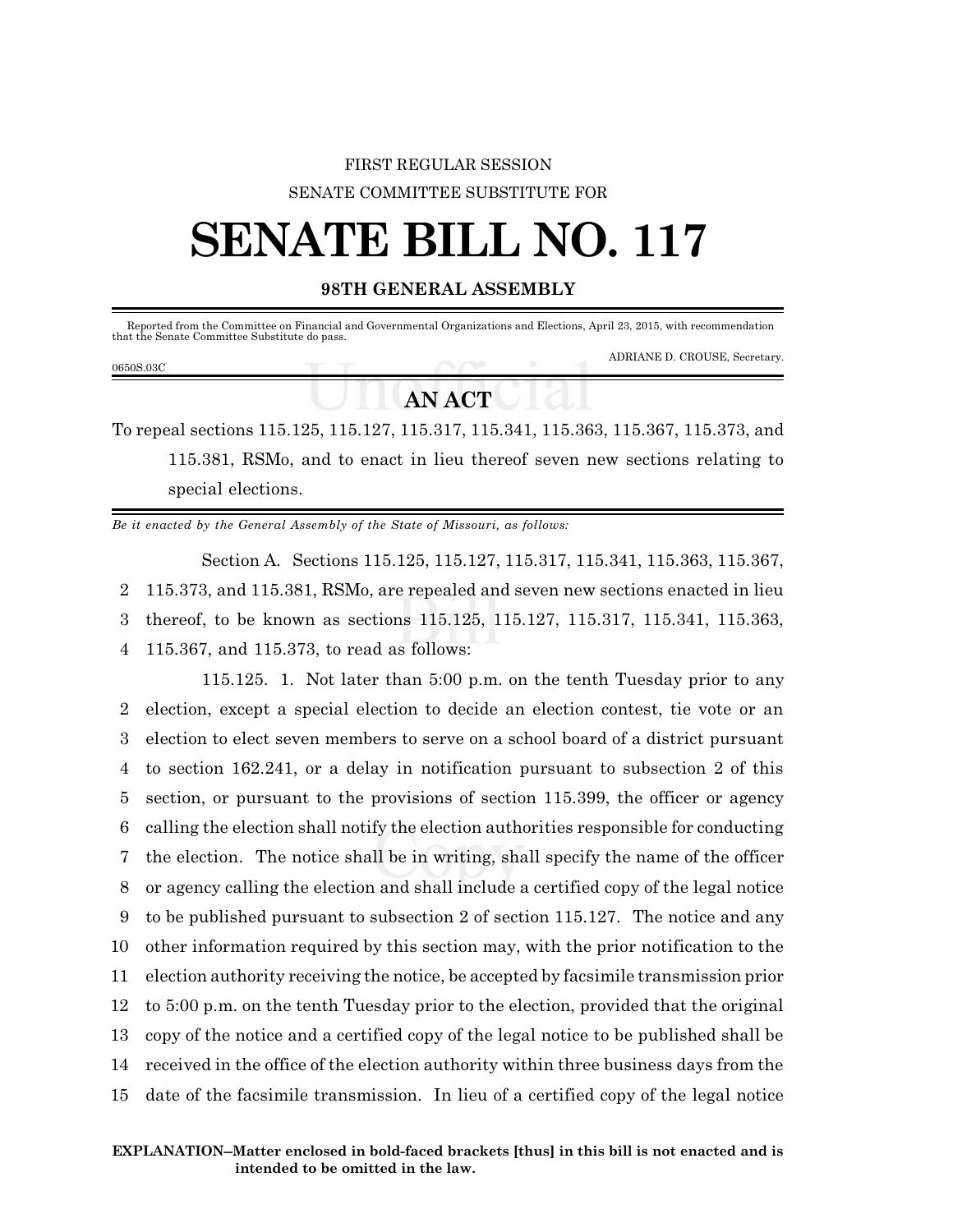to be published pursuant to subsection 2 of section 115.127, each notice of a special election to fill a vacancy shall include the name of the office to be filled, the **[**date**] dates** of the **primary election for the special election and the special** election**,** and the **[**date**] dates** by which candidates must be **[**selected or**]** filed for the office. Not later than the fourth Tuesday prior to any **primary election for a special election or** special election to fill a vacancy called by a political subdivision or special district, the officer or agency calling the election shall certify a sample ballot to the election authorities responsible for conducting the election.

 2. Except as provided for in sections 115.247 and 115.359, if there is no additional cost for the printing or reprinting of ballots or if the political subdivision or special district calling for the election agrees to pay any printing or reprinting costs, a political subdivision or special district may, at any time after certification required in subsection 1 of this section, but no later than 5:00 p.m. on the sixth Tuesday before the election, be permitted to make late notification to the election authority pursuant to court order, which, except for good cause shown by the election authority in opposition thereto, shall be freely given upon application by the political subdivision or special district to the circuit court of the area of such subdivision or district. No court shall have the authority to order an individual or issue be placed on the ballot less than six weeks before the date of the election, except as provided in sections 115.361 and 115.379.

115.127. 1. Except as provided in subsection 4 of this section, upon receipt of notice of a special election to fill a vacancy submitted pursuant to section 115.125, the election authority shall cause legal notice of the **primary election for the special election and the** special election to be published in a newspaper of general circulation in its jurisdiction. The notice shall include the name of the officer or agency calling the **special** election, the date and time of the **primary election for the special election and the special** election, the name of the office to be filled and the date by which candidates must be **[**selected or**]** filed for the office. Within one week prior to each **primary election for a special election and the** special election to fill a vacancy held in its jurisdiction, the election authority shall cause legal notice of the **[**election**] elections** to be published in two newspapers of different political faith and general circulation in the jurisdiction. The legal notice shall include the date and time of the **[**election**] elections**, the name of the officer or agency calling the **[**election**] elections** and a sample ballot. If there is only one newspaper of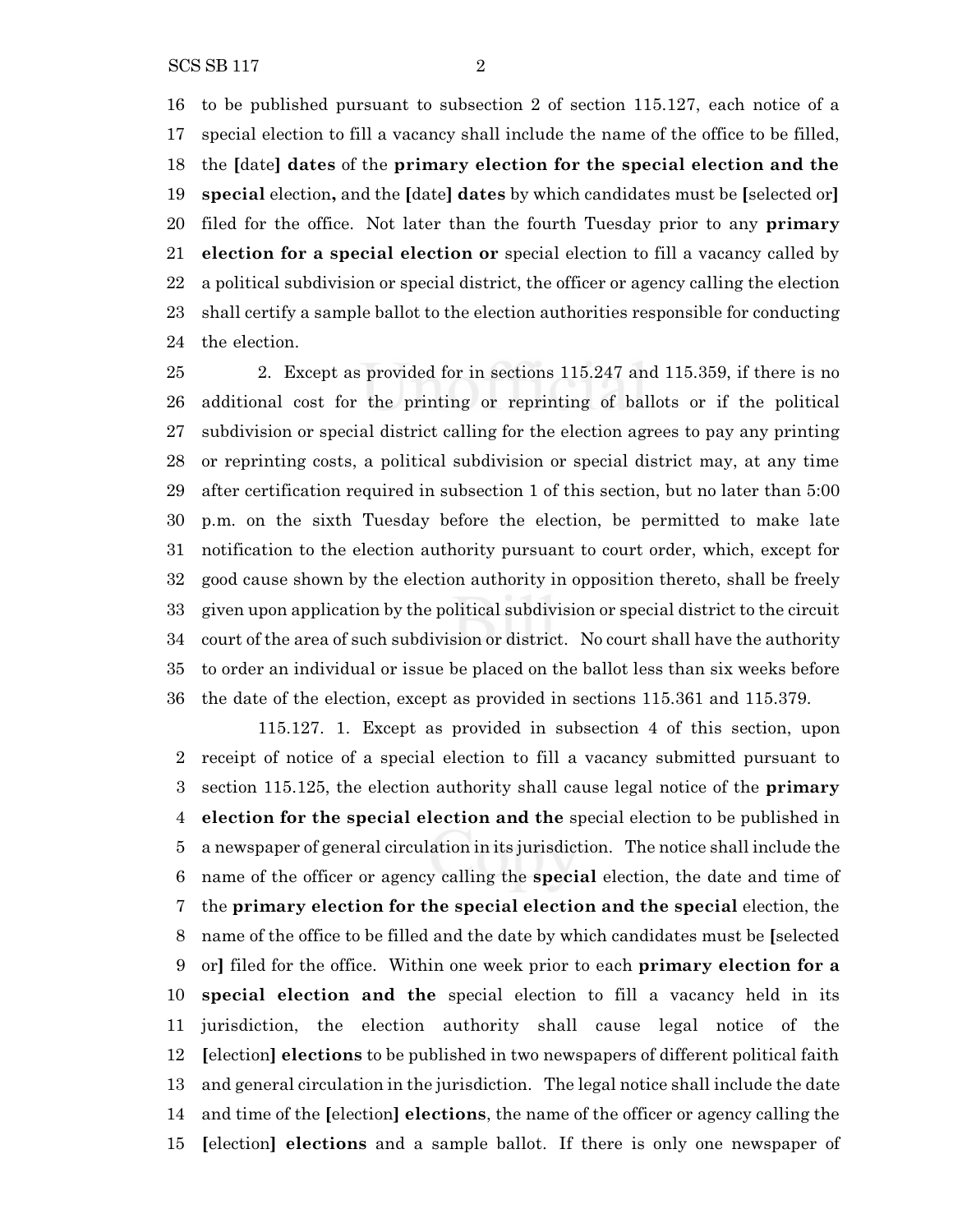general circulation in the jurisdiction, the notice shall be published in the newspaper within one week prior to **[**the**] each** election. If there are two or more newspapers of general circulation in the jurisdiction, but no two of opposite political faith, the notice shall be published in any two of the newspapers within one week prior to **[**the**] each** election.

 2. Except as provided in subsections 1 and 4 of this section and in sections 115.521, 115.549 and 115.593, the election authority shall cause legal notice of each election held in its jurisdiction to be published. The notice shall be published in two newspapers of different political faith and qualified pursuant to chapter 493 which are published within the bounds of the area holding the election. If there is only one so qualified newspaper, then notice shall be published in only one newspaper. If there is no newspaper published within the bounds of the election area, then the notice shall be published in two qualified newspapers of different political faith serving the area. Notice shall be published twice, the first publication occurring in the second week prior to the election, and the second publication occurring within one week prior to the election. Each such legal notice shall include the date and time of the election, the name of the officer or agency calling the election and a sample ballot; and, unless notice has been given as provided by section 115.129, the second publication of notice of the election shall include the location of polling places. The election authority may provide any additional notice of the election it deems desirable.

 3. The election authority shall print the official ballot as the same appears on the sample ballot, and no candidate's name or ballot issue which appears on the sample ballot or official printed ballot shall be stricken or removed from the ballot except on death of a candidate or by court order.

 4. In lieu of causing legal notice to be published in accordance with any of the provisions of this chapter, the election authority in jurisdictions which have less than seven hundred fifty registered voters and in which no newspaper qualified pursuant to chapter 493 is published, may cause legal notice to be mailed during the second week prior to the election, by first class mail, to each registered voter at the voter's voting address. All such legal notices shall include the date and time of the election, the location of the polling place, the name of the officer or agency calling the election and a sample ballot.

 5. If the opening date for filing a declaration of candidacy for any office in a political subdivision or special district is not required by law or charter, the opening filing date shall be 8:00 a.m., the sixteenth Tuesday prior to the election,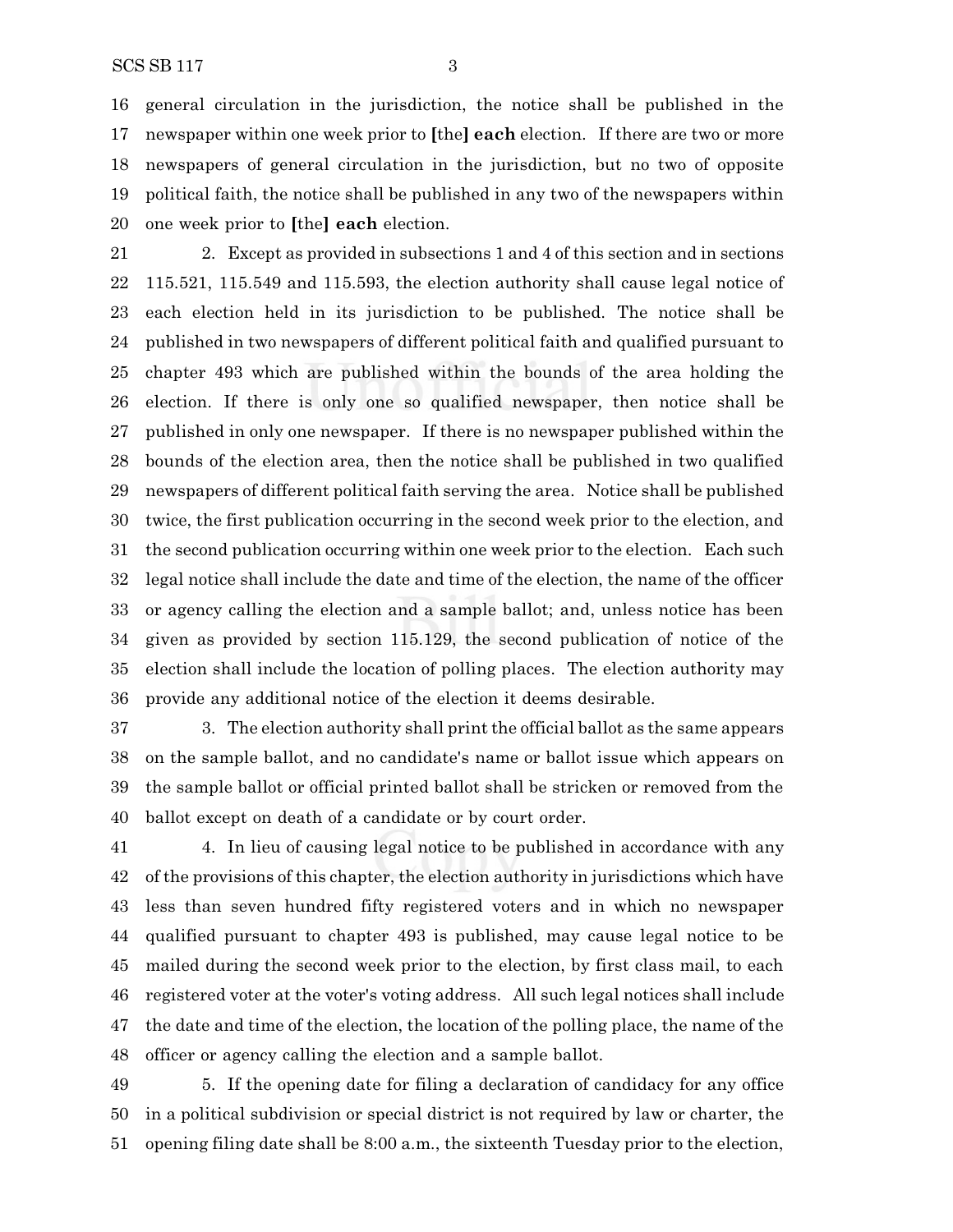SCS SB 117 4

 except that for any home rule city with more than four hundred thousand inhabitants and located in more than one county and any political subdivision or special district located in such city, the opening filing date shall be 8:00 a.m., the fifteenth Tuesday prior to the election. If the closing date for filing a declaration of candidacy for any office in a political subdivision or special district is not required by law or charter, the closing filing date shall be 5:00 p.m., the eleventh Tuesday prior to the election. The political subdivision or special district calling an election shall, before the sixteenth Tuesday, or the fifteenth Tuesday for any home rule city with more than four hundred thousand inhabitants and located in more than one county or any political subdivision or special district located in such city, prior to any election at which offices are to be filled, notify the general public of the opening filing date, the office or offices to be filled, the proper place for filing and the closing filing date of the election. Such notification may be accomplished by legal notice published in at least one newspaper of general circulation in the political subdivision or special district.

 6. Except as provided for in sections 115.247 and 115.359, if there is no additional cost for the printing or reprinting of ballots or if the candidate agrees to pay any printing or reprinting costs, a candidate who has filed for an office or who has been duly nominated for an office may, at any time after the certification required in section 115.125 but no later than 5:00 p.m. on the sixth Tuesday before the election, withdraw as a candidate pursuant to a court order, which, except for good cause shown by the election authority in opposition thereto, shall be freely given upon application by the candidate to the circuit court of the area of such candidate's residence.

115.317. 1. The filing of a valid statewide petition shall constitute the political group a new party for the purpose of placing its name and the names of its statewide and district and county candidates which are submitted pursuant to section 115.327 on the ballot at the next general election or **[**the special election if the petition nominates a candidate to fill a vacancy which is to be filled at a**]** special election. The filing of a valid countywide or district wide petition shall constitute the political party a new party for the purpose of placing its name and the names of its county and district candidates on the ballot at the next general election or **[**the special election if the petition nominates a candidate to fill a vacancy which is to be filled at a**]** special election. If presidential electors are nominated by the petition, the names of the candidates for elector shall not be placed on the official ballot, but the name of their candidate for president and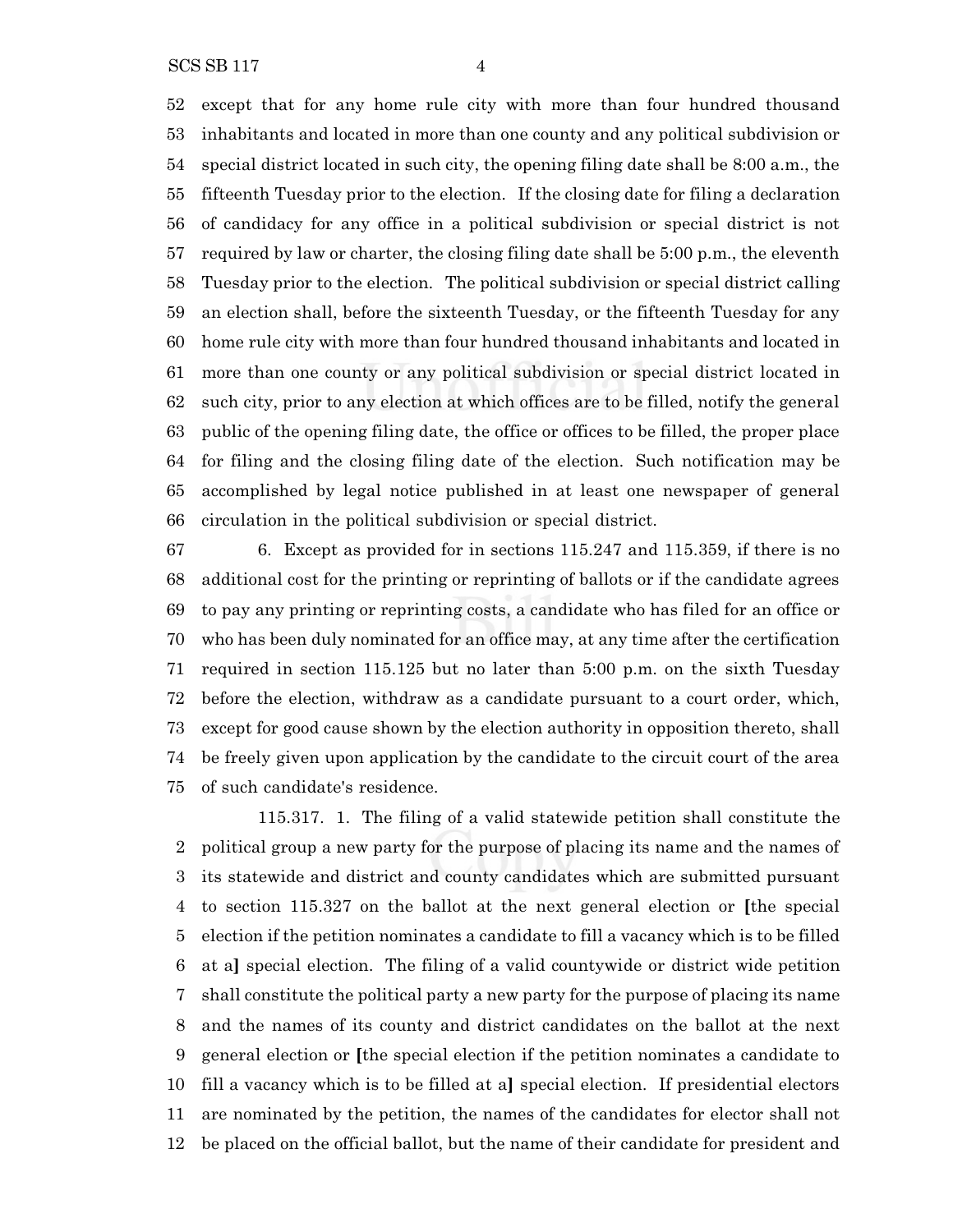the name of their candidate for vice president shall be placed on the official ballot at the next presidential election.

 2. If, at an election in which the new party's candidates first appear, any of its candidates for a statewide office receives more than two percent of all votes cast for the office, the new party shall become an established political party for the state. If, at the election in which the new party's candidates first appear, any of its candidates for an office receives more than two percent of the votes cast for the office in any district or county, the new party shall become an established political party only for the district or county.

 3. If, after becoming an established political party for the state, at any two consecutive elections a party fails to have a statewide candidate or fails to poll for a candidate for any statewide office more than two percent of the entire vote cast for the office, a party shall no longer be deemed an established political party. If, after becoming an established political party for a district or county, at any two consecutive elections a party fails to have a candidate in the district or county, as the case may be, or fails to poll more than two percent of the entire vote cast at either of the last two elections in which the district or political subdivision voted as a unit for the election of officers or representatives to serve its areas, the party shall no longer be deemed an established political party.

115.341. **1.** For the nomination of candidates to be elected at the next general election, a primary election shall be held on the first Tuesday after the first Monday in August of even-numbered years.

 **2. For the nomination of candidates to be elected at a special election called to fill a vacancy in office, a primary election shall be held on a Tuesday at least forty-five days prior to the date of the special election. Filing for the office shall be as provided for in sections 115.305 to 115.359. If at the end of the time period prescribed for filing there is only one candidate there shall be no primary election. This subsection shall not apply to nonpartisan elections.**

115.363. 1. Except as provided in section 115.361, a party nominating committee of a political party may select a party candidate for nomination to an office on the primary election ballot **preceding either a general election or special election called to fill a vacancy in office** in the following cases:

 (1) If there are no candidates for nomination as the party candidate due to death of all the party's candidates after 5:00 p.m. on the last day in which a person may file as a candidate for nomination and at or before 5:00 p.m. on the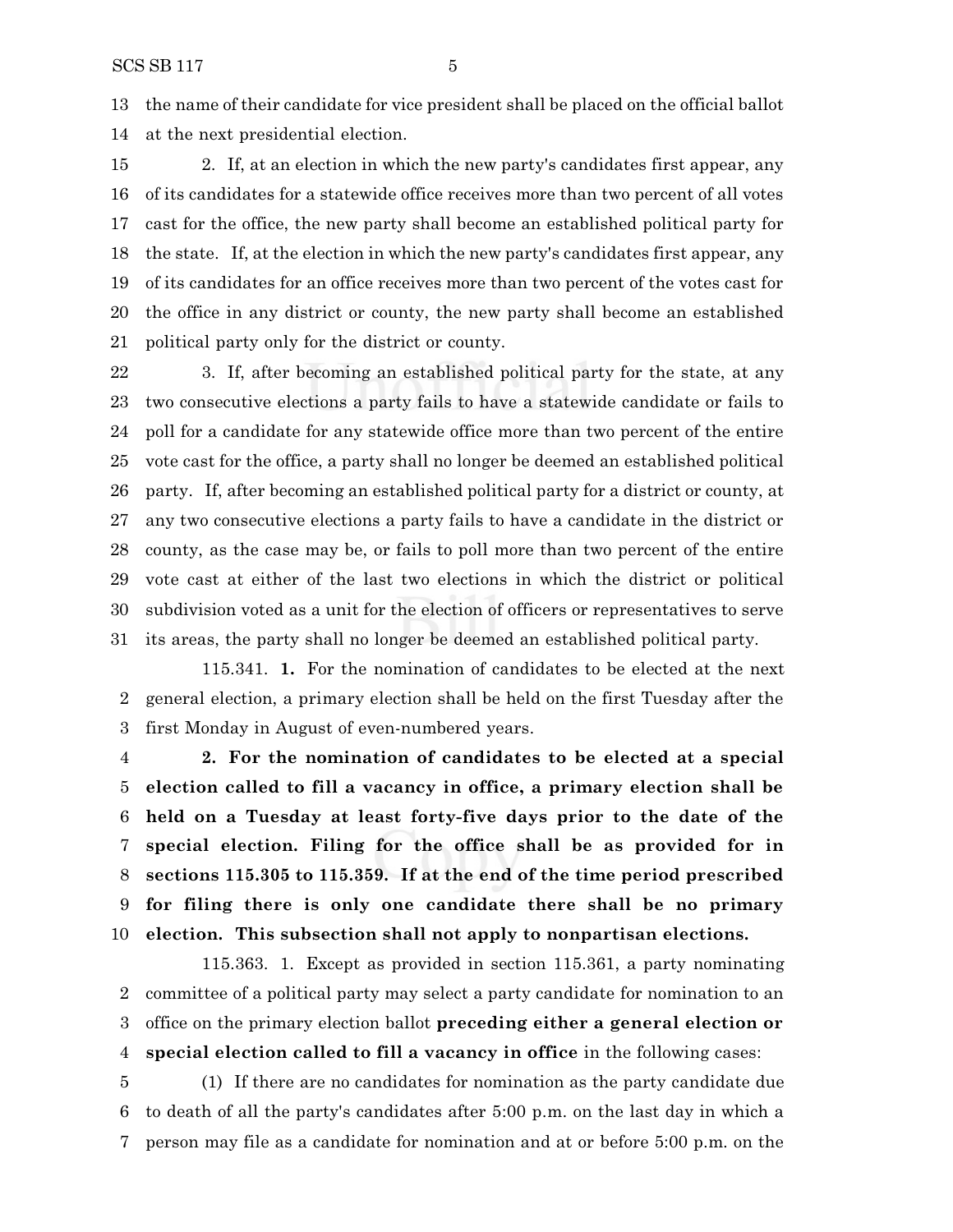fourth Tuesday prior to the primary election;

 (2) If there are no candidates for nomination as the party candidate due to withdrawal after 5:00 p.m. on the last day in which a person may file as a candidate for nomination and at or before 5:00 p.m. on whatever day may be fixed by law as the final date for withdrawing as a candidate for the office;

 (3) If there are no candidates for nomination as the party candidate due to death or disqualification of all candidates within seven days prior to the filing deadline and if no person has filed for the party nomination within that time;

 (4) If there are no candidates for nomination as the party candidate due to disqualification of all party candidates after 5:00 p.m. on the last day on which a person may file as a candidate for nomination, and at or before 5:00 p.m. on the sixth Tuesday prior to the primary election; or

 (5) If a candidate for the position of political party committeeman or committeewoman dies or withdraws as provided in subsection 1 or 2 of section 115.359 after the eighth Tuesday prior to the primary election, leaving no candidate.

 2. Any established political party may select a candidate for nomination, if a candidate who is the incumbent or only candidate dies, is disqualified or withdraws pursuant to subsection 1 or 2 of section 115.359 after 5:00 p.m. on the eighth Tuesday prior to the primary election, and at or before 5:00 p.m. on whatever day is fixed by law as the final date for withdrawing as a candidate for the office.

 3. A party nominating committee may select a party candidate for election to an office on the general election **or special election** ballot in the following cases:

 (1) If the person nominated as the party candidate shall die at or before 5:00 p.m. on the fourth Tuesday prior to the general election **or special election**;

 (2) If the person nominated as the party candidate **from the primary election** is disqualified at or before 5:00 p.m. on the sixth Tuesday prior to the general election **or special election**;

 (3) If the person nominated as the party candidate shall withdraw at or before 5:00 p.m. on whatever day may be fixed by law as the final date for withdrawing as a candidate for the office;

 (4) If a candidate for nomination to an office in which the person is the party's only candidate dies after 5:00 p.m. on the fourth Tuesday prior to any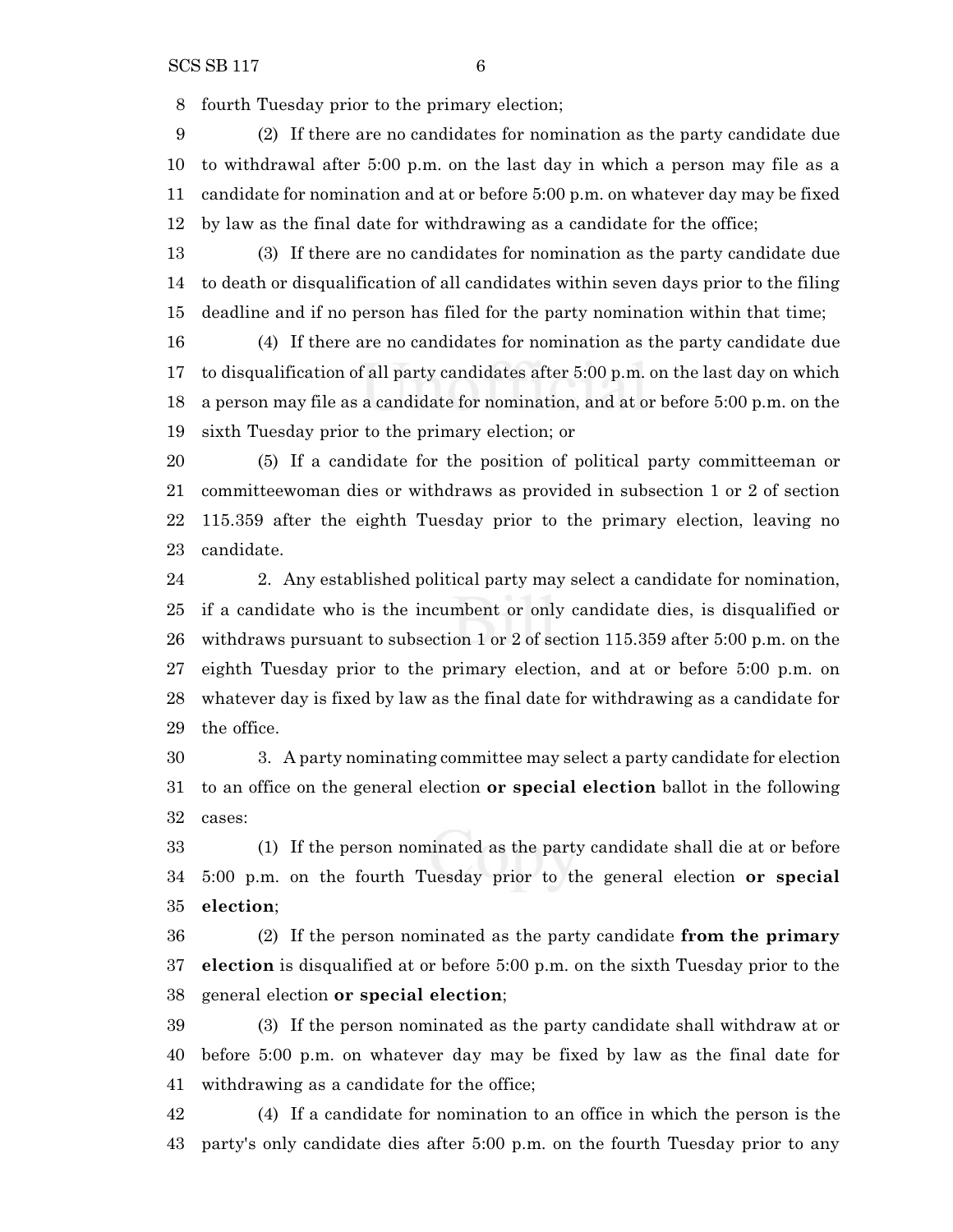primary election, withdraws as provided in subsection 1 of section 115.359 after 5:00 p.m. on the fourth Tuesday prior to any primary election, or is disqualified after 5:00 p.m. on the sixth Tuesday before any primary election.

 4. If a person nominated as a party's candidate **from the primary election** who is unopposed shall die at or before 5:00 p.m. on the fourth Tuesday prior to the general election **or special election**, is disqualified at or before 5:00 p.m. on the sixth Tuesday prior to the general election **or special election**, or shall withdraw at or before 5:00 p.m. on whatever day may be fixed by law as the final date for withdrawing as a candidate for the office, the party nominating committee for any established political party may select a party candidate.

 **[**5. A party nominating committee may select a party candidate for election to an office in the following cases:

(1) For an election called to fill a vacancy in an office;

 (2) for an election held pursuant to the provisions of section 105.030 to fill an unexpired term resulting from a vacancy in an office that occurs within fourteen days prior to the filing deadline for the primary election and not later than the eighth Tuesday prior to the general election. If such vacancy occurs prior to the fourteenth day before the filing deadline for a primary election, filing for the office shall be as provided for in sections 115.305 to 115.359.**]**

115.367. 1. In the event that the boundaries of a district have been altered, or a new district established for a candidate to be selected by a party committee since the last election in which a party candidate ran for such office, the members of the nominating committee shall be the members of the various nominating committees for that office, as provided in section 115.365 who reside within the altered or new district; provided, however, that members of nominating committees for candidates for special elections **only in circumstances permitted under section 115.363** to fill vacancies conducted pursuant to section 21.130 shall be from the old districts. The chairman of the nominating committee shall be the committee chairman of the county which polled the highest vote for the party candidate for governor within the area to be represented at the last gubernatorial election.

 2. In the event that a candidate is to be selected by a party committee of a new political party which has not yet elected committeemen and committeewomen in the manner provided by law, the chairman of the nominating committee shall be the provisional chairman of the party for the state, or if the political party is formed for a district or political subdivision less than the state,